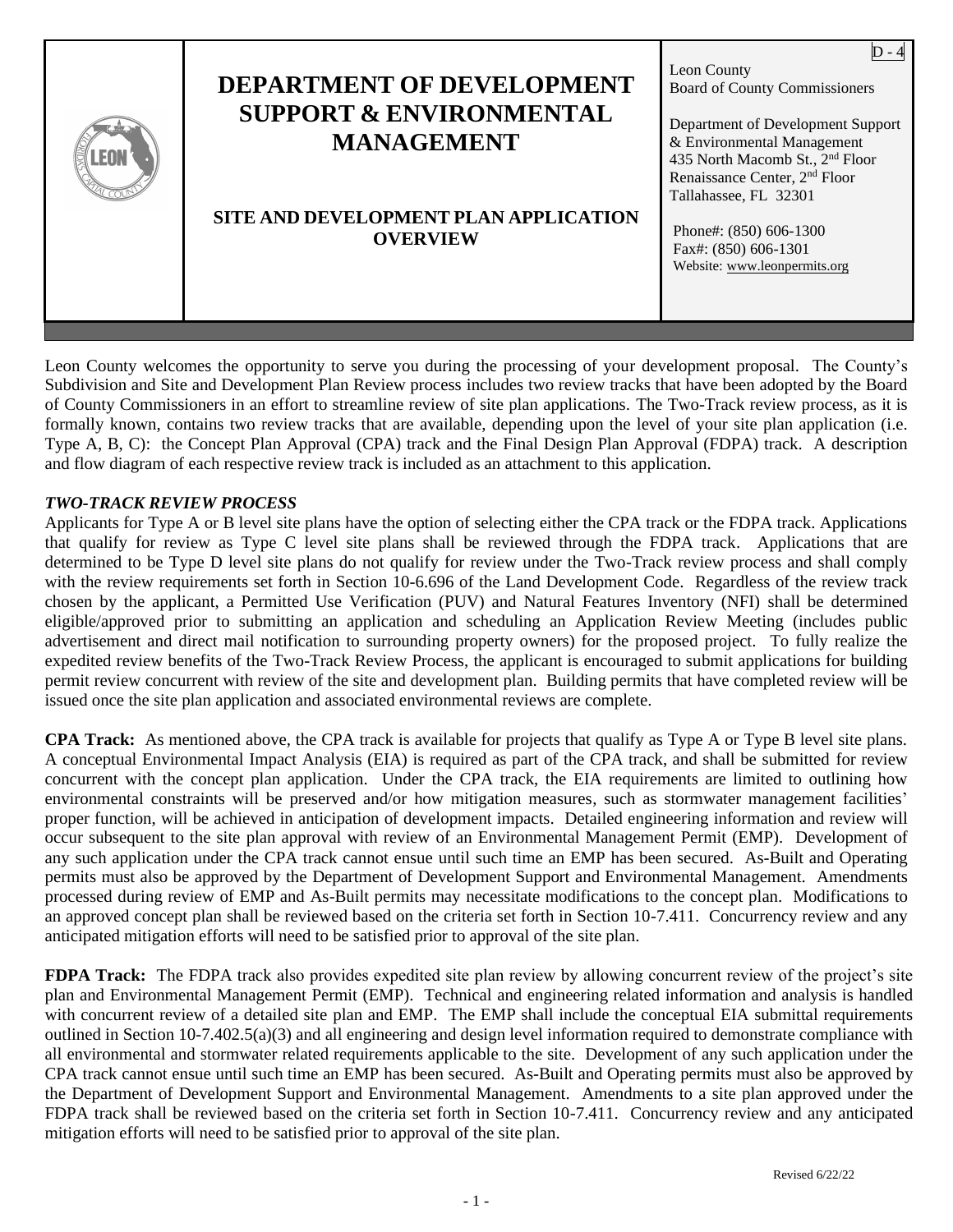#### *SUBMITTAL REQUIREMENTS*

According to the information we have been provided, your project is a Type \_\_\_\_ level site plan. Should the level of site plan change during the course of this process, we will instruct you accordingly. Application checklists, review schedules, and a submittal instruction package are included to facilitate your application process. Application submittals for Pre-Application Meetings (Type D), Application Review Meetings (ARM) or Development Review Committee (DRC) Meetings are generally required two weeks prior to the scheduled meeting. The submittal schedule may be viewed online at <https://cms.leoncountyfl.gov/dsem/Divisions/Development-Services/Meeting-Schedules>

We encourage you to spend some time reviewing this important information and to consult with the Leon County Development Services staff should you have any questions while completing your application. The Development Services staff may be contacted at (850) 606-1300 or at 435 North Macomb Street, 2<sup>nd</sup> Floor, Tallahassee, FL, 32301.

#### **FDPA Submittal Requirements:**

In addition to a completed site and development plan application, the following information needs to be submitted by the applicant:

|  | Affidavit of Ownership/Agent Designation                        |      |
|--|-----------------------------------------------------------------|------|
|  | Permitted Use Verification (determined eligible or conditional) | VC#  |
|  | 3. Natural Features Inventory (approved)                        | LEA# |
|  | 4. Environmental Management Permit (EMP) Application            | LEM# |
|  | 5. Application for Concurrency Review                           | LCM# |
|  |                                                                 |      |

#### **CPA Submittal Requirements:**

In addition to a completed site and development plan application, the following information needs to be submitted by the applicant:

|    | 1. Affidavit of Ownership/Agent Designation                     |       |
|----|-----------------------------------------------------------------|-------|
|    | Permitted Use Verification (determined eligible or conditional) | VC#   |
|    | 3. Natural Features Inventory (approved)                        | LEA#  |
|    | 4. Environmental Impact Analysis (EIA) Application              | LEA # |
| 5. | <b>Application for Concurrency Review</b>                       | LCM#  |

Additional attachments if applying for a Type C level site plan:

- Lobbyist Registration Form

Additional attachments if applying for a Type D level site plan:

- Lobbyist Registration Form
- Type D Site Plan Guide

**NOTE: Comprehensive Plan requirements prevail in the event of procedural conflicts with the Land Development Code language.**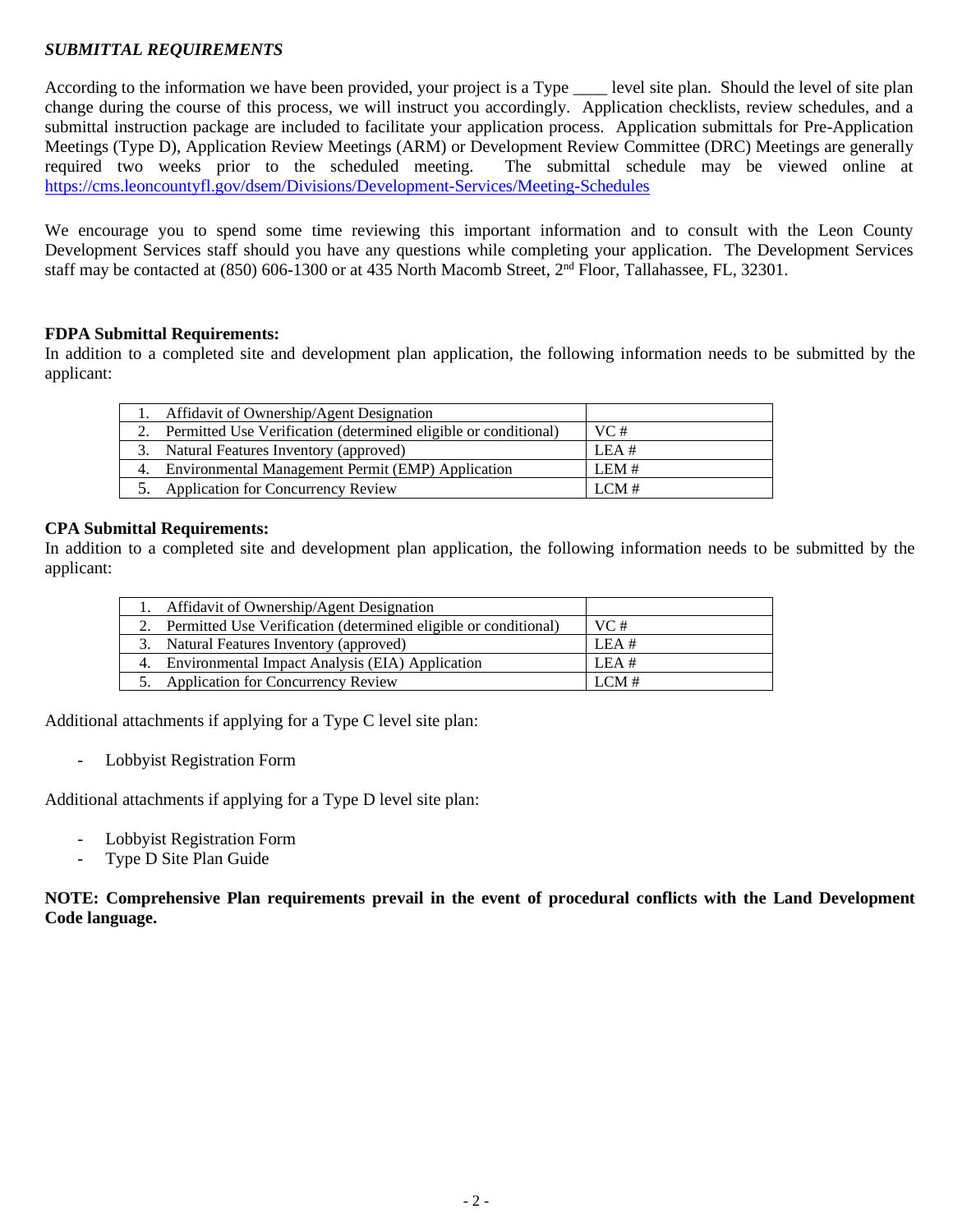| <b>.EOI</b>                                             | <b>DEPARTMENT OF DEVELOPMENT</b><br><b>SUPPORT &amp; ENVIRONMENTAL</b><br><b>MANAGEMENT</b><br><b>APPLICATION FOR</b><br><b>SITE AND DEVELOPMENT PLAN REVIEW</b> | Leon County<br><b>Board of County Commissioners</b><br>Department of Development<br>Support & Environmental<br>Management<br>435 North Macomb St., 2 <sup>nd</sup> Floor<br>Tallahassee, FL 32301<br>Phone#: (850) 606-1300<br>Fax#: (850) 606-1301<br>Website: www.leonpermits.org |
|---------------------------------------------------------|------------------------------------------------------------------------------------------------------------------------------------------------------------------|-------------------------------------------------------------------------------------------------------------------------------------------------------------------------------------------------------------------------------------------------------------------------------------|
| <b>Level of Site Plan:</b><br>$\Box$ Type A Development | <b>Review Process:</b><br>$\Box$ Concept Plan Approval (CPA)                                                                                                     |                                                                                                                                                                                                                                                                                     |
| $\Box$ Type B Development                               | $\Box$ Final Design Plan Approval (FDPA)                                                                                                                         |                                                                                                                                                                                                                                                                                     |
| $\Box$ Type C Development<br>$\Box$ Type D Development  | $\Box$ Planned Unit Development (PUD)                                                                                                                            |                                                                                                                                                                                                                                                                                     |

This application must be completed and returned with all attachments referenced in items below to the Leon County Development Support and Environmental Management (DSEM) Department, 435 North Macomb Street, 2<sup>nd</sup> Floor, Tallahassee, FL, 32301. The completed application will be used by DSEM staff to review your development proposal for consistency with the Comprehensive Plan and demonstrations of compliance with the County Land Development Regulations prior to approval, approval with conditions or denial of the application.

Application for: Application Review Meeting ( ) Development Review Committee ( ) Planned Unit Development ( )

#### **Project Name:**

#### **1. Applicant**

| Name:                 | Address: | Phone#: |
|-----------------------|----------|---------|
|                       |          |         |
|                       |          | Fax#:   |
| City:                 | State:   | Zip:    |
|                       |          |         |
|                       |          |         |
| <b>Email Address:</b> |          |         |
|                       |          |         |
|                       |          |         |

#### **2. Agent/Representative**

| — <del>⊶</del><br>Name: | Address: | Phone#: |
|-------------------------|----------|---------|
|                         |          | Fax#:   |
| City:                   | State:   | Zip:    |
| Email Address:          |          |         |

#### **3. Property Owner**

| Name:          | Address: | Phone#: |
|----------------|----------|---------|
|                |          | Fax#:   |
| City:          | State:   | Zip:    |
|                |          |         |
| Email Address: |          |         |

#### **4. Property Information:**

| <b>Future Land Use Designation:</b> | Zoning Designation: |
|-------------------------------------|---------------------|
|                                     |                     |
| Property Tax I.D. #'s:              |                     |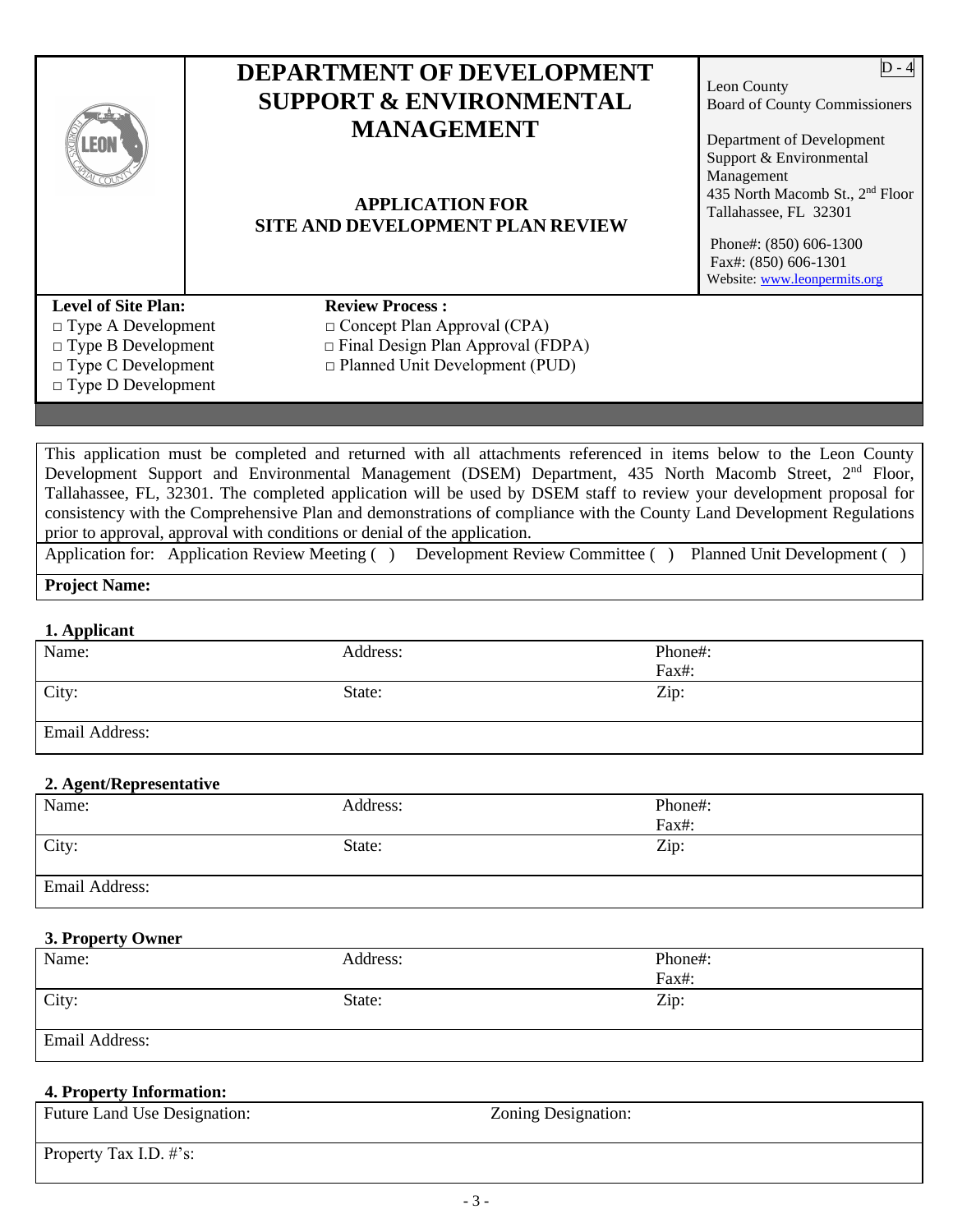Acreage of Property (consistent with legal description and boundary survey):

Type of Proposed Development and Nature of Request (be as specific as possible):

# **5. Project Information:**

Type of Proposed Development and Nature of Request (be as specific as possible):

| Number of existing residential units:                    |                                            |  |
|----------------------------------------------------------|--------------------------------------------|--|
| Number of existing non-residential buildings/structures: |                                            |  |
| Proposed number of non-residential buildings/structures: | Total area of buildings/structures (s.f.): |  |
| Proposed number of residential dwelling units:           | Type of residential unit(s):               |  |
| Does the proposal include subdivision of the property?   | If yes, number of proposed lots:           |  |
| Proposed impervious surface area (s.f.):                 |                                            |  |
| Proposed building/structure height:                      |                                            |  |

# **6. Other Information:**

Variances/Vested Rights Claim/Approved Deviations from Development Standards, existing or applied for, on the subject property (describe and attach appropriate documentation):

Utility Providers: Sanitary Sewage Disposal:  $\Box$  On-site Septic System(s)  $\Box$  City of Tallahassee  $\Box$  Talquin Electric Cooperative  $\Box$  Other\* Water Supplied By:  $\Box$  On-site Potable Well(s)  $\Box$  City of Tallahassee  $\Box$  Talquin Electric Cooperative  $\Box$  Other\*  $\Box$  Electric Provider:  $\Box$  Other\* □ City of Tallahassee □ Talquin Electric Cooperative □ Other\*

\* Please specify: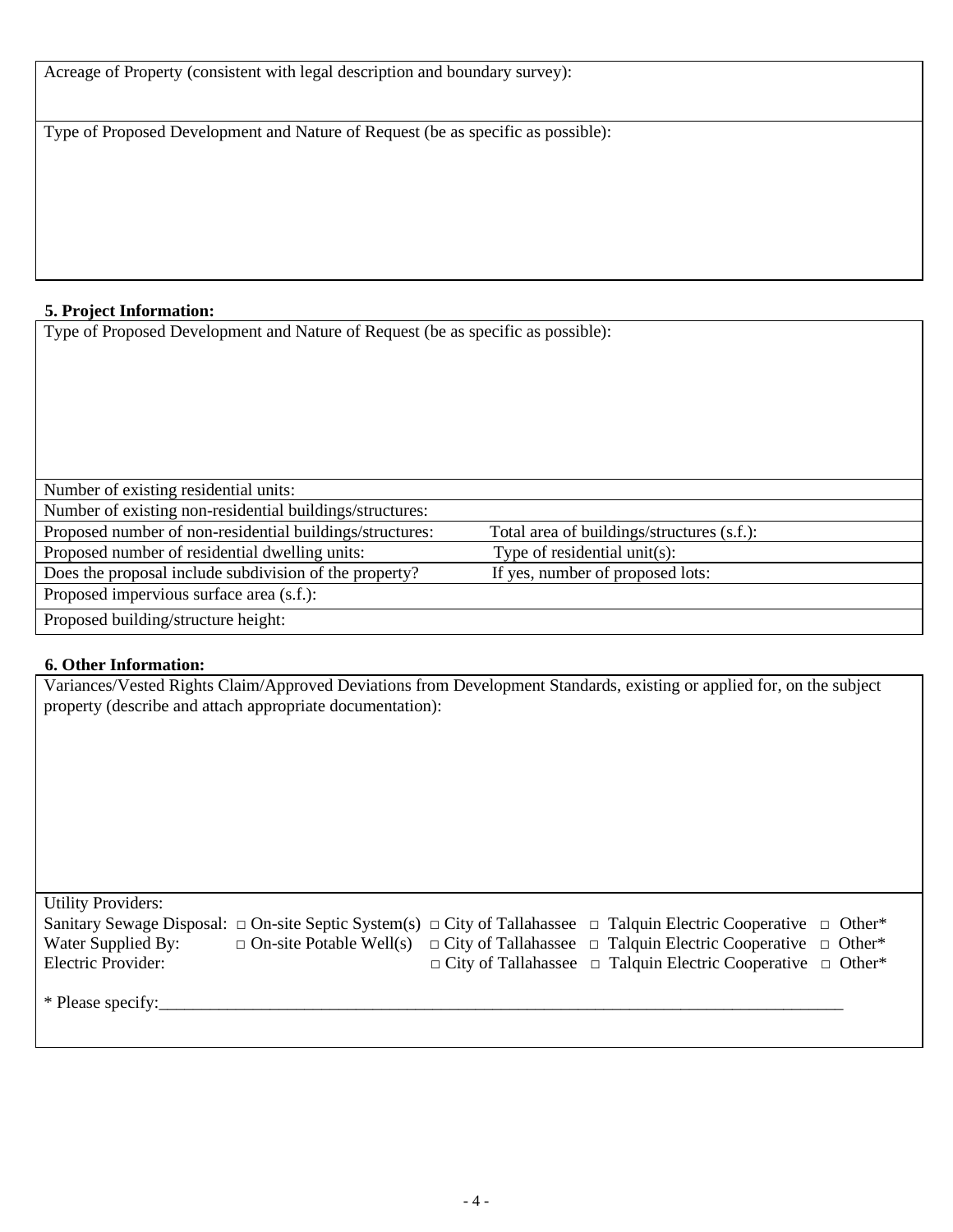# **7. FDPA/Type D Site Plan Checklist:**

One (1) original set of plans (signed and sealed) are needed for agenda submittal in addition to the electronic plan uploaded to Project Dox, including:

- $\Box$  Completed site and development plan application for the Application Review Meeting
- $\Box$  Affidavit of Ownership and Designation of Agent form
- □ Permitted Use Verification (PUV) determined 'Eligible' or 'Conditional'
- □ Completed application for Concurrency Management Determination
- $\Box$  Completed School Impact Analysis Form (for residential projects only)
- □ Approved Natural Features Inventory (NFI)
- $\Box$  Environmental Management Permit (EMP) EMP application submittal required at the time of ARM submittal
- $\Box$  Site and development plans for review under the FDPA track shall include the following:

 **(The specific submittal requirements outlined below may be waived by the County Administrator or designee if the applicant provides adequate documentation as to the inapplicability to the proposed development)**

- 1) Title block containing the following:
	- i. Name of proposed development.
	- ii. Date of preparation.
	- iii. Scale of the site and development plan, both written and graphic.
- 2) A signed and sealed boundary survey and legal description (by a professional surveyor licensed to practice in the State of Florida).
- 3) Tax identification number(s) for parcel(s) that are the subject of the application.
- 4) Total acreage of the parcel(s) that are subject of application.
- 5) A vicinity map with north arrow.
- 6) Names, addresses and telephone numbers of all owners of the parcel(s), developers, optionees and agents.
- 7) Location and type of proposed easements, including legal access.
- 8) Dimension of all proposed lots to the nearest foot.
- 9) Lot and block numbers, if applicable. If a re-subdivision of an existing plat is proposed, the numbering must be consistent with the existing system.
- 10) A circulation diagram or illustrative plan showing vehicular and pedestrian movements, including location and dimensions of access points, sidewalks, any special engineering features, and traffic control devices, if any.
- 11) Proposed changes to existing topography.
- 12) Location of stormwater management facilities, including all conveyances and drainage easements.
- 13) Location and type of buffers and conservation easements to be provided.
- 14) Number of spaces and location of parking facilities or other impervious surfaces, including calculation of the square footage of all impervious areas. This information should be provided in tabular form.
- 15) Location and depth of setbacks. This information should be provided in tabular form.
- 16) Location and use of temporary structures as defined in Section 10-7.109 of the Land Development Code.
- 17) Location and generalized footprint of each building existing or to be constructed by the applicant. For non residential structures, a calculation of the gross square footage for each, including floor area ratios and height of any structure proposed. Existing buildings should be labeled as "to be removed" or "to remain".
- 18) Location and footprint of each type of infrastructure to be constructed.
- 19) Areas to be protected by a conservation or preservation easement, or other method acceptable to the County.
- 20) If the development fronts on a street or roadway, include each street or roadway and street or roadway name.
- 21) Street plans, locations, designs, and names assigned in accordance with County regulations shall be depicted and described.
- 22) If the applicant will construct them, location and description of all structures to be built by the developer, and if common facilities are to be constructed, how they will be maintained.
- 23) Location and type of recreation facilities.
- 24) Refuse collection areas, and location and type of screening, if proposed.
- 25) Where the site and development plan covers only a portion of the landowner's parcel, a map depicting all of the landowner's contiguous property and proposed use for the balance of the property not included in the site which is the subject of the application.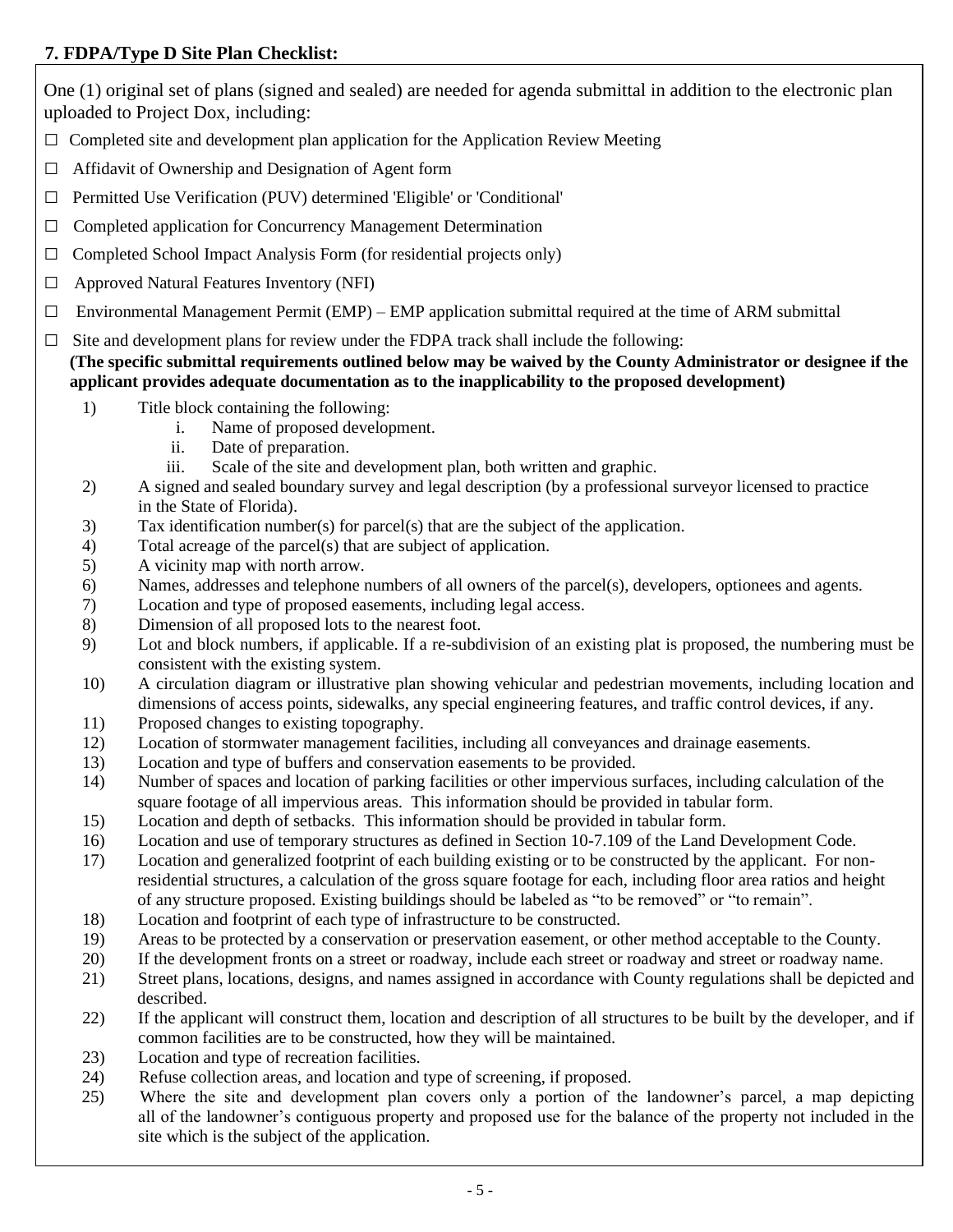- 26) Proposed build-out date of the infrastructure for the development in its entirety, and if the development will be built in phases, a development scheduled and proposed build out date for each phase. The proposed phasing schedule should also be noted graphically on the plan.
- 27) A utility service plan addressing proposed water supply, electric power supply and method and location of sewage disposal.
- 28) All lot lines, parcel tax identification numbers, roads, access easements on the subject parcel, structures and paved areas within 300 feet of the parcel boundaries.
- $\Box$  A site map depicting the existing natural and developed features on the parcels, which are the subject of the application, shall also be submitted. The information submitted shall include, and be consistent with the provisions of this section:
	- 1) Location of all wooded areas, differentiating between native forests, high quality successional forests and mature successional forests.
	- 2) Location of any listed species and their habitats, as defined by the Environmental Management Act (EMA), and their occurrences on-site.
	- 3) For multifamily residential and all non-residential site plans, identify trees defined as protected by the EMA which are impacted by the proposed development.
	- 4) Location of wetlands as defined by the EMA.
	- 5) Conservation and preservation areas as set forth in the Comprehensive Plan and the EMA.
	- 6) Location of sinkholes and other karst features.
	- 7) Location of all water bodies, watercourses, drainage ditches, canals, and other surface water features.
	- 8) Location and type of known hazardous materials, hazardous wasteland, and underground storage tanks.
	- 9) Location of 100-year floodplain.
	- 10) Location of other natural features.
	- 11) An aerial photograph showing the location of the site and adjacent properties within 300 feet of the site. The boundary of the subject property should be outlined or highlighted on the aerial photograph.
	- 12) A conceptual landscaping plan, including a planting plan for public right-of-way, common areas, and buffers or open space areas showing types, sizes, and spacing of trees and other vegetation.
	- 13) Location of closed basins and natural drainage divides.
	- 14) Proposed covenants, grants, easements, dedications, and restrictions to be imposed on the land, buildings, and/or structure, including proposed easements for public utilities and instruments relating to the use and maintenance of common natural areas, open spaces, private streets, and other private infrastructure shall be furnished with an application. All such documents should be reviewed and approved by the County Attorney as to form and sufficiency consistent with the minimum requirements of the LDC, prior to action on the application. Such instruments shall allow access of public vehicles for public safety or maintenance purposes.
- $\Box$  For non-residential development, the applicant should also provide the following information consistent with the provisions of this Section:
	- 1) Names and amounts of hazardous or toxic materials or wastes to be used or produced on-site.
	- 2) Types and amounts of radioactive materials or wastes, explosives, or flammable materials to be used or produced on-site.
	- 3) Types and amounts of smoke, dust, particulate matter, noxious or odorous gases or other pollution of the air produced on-site.
	- 4) Types and amounts of materials identified in Section 10-7.402(b)(iii)(a), (b), and (c), which can be expected to be moved off-site.
	- 5) Noise levels expected at the site boundaries.
	- 6) The types of manufacturing, production, processing or other industrial activities which will take place.
	- 7) Additional information as may be required by the County to clarify relevant points.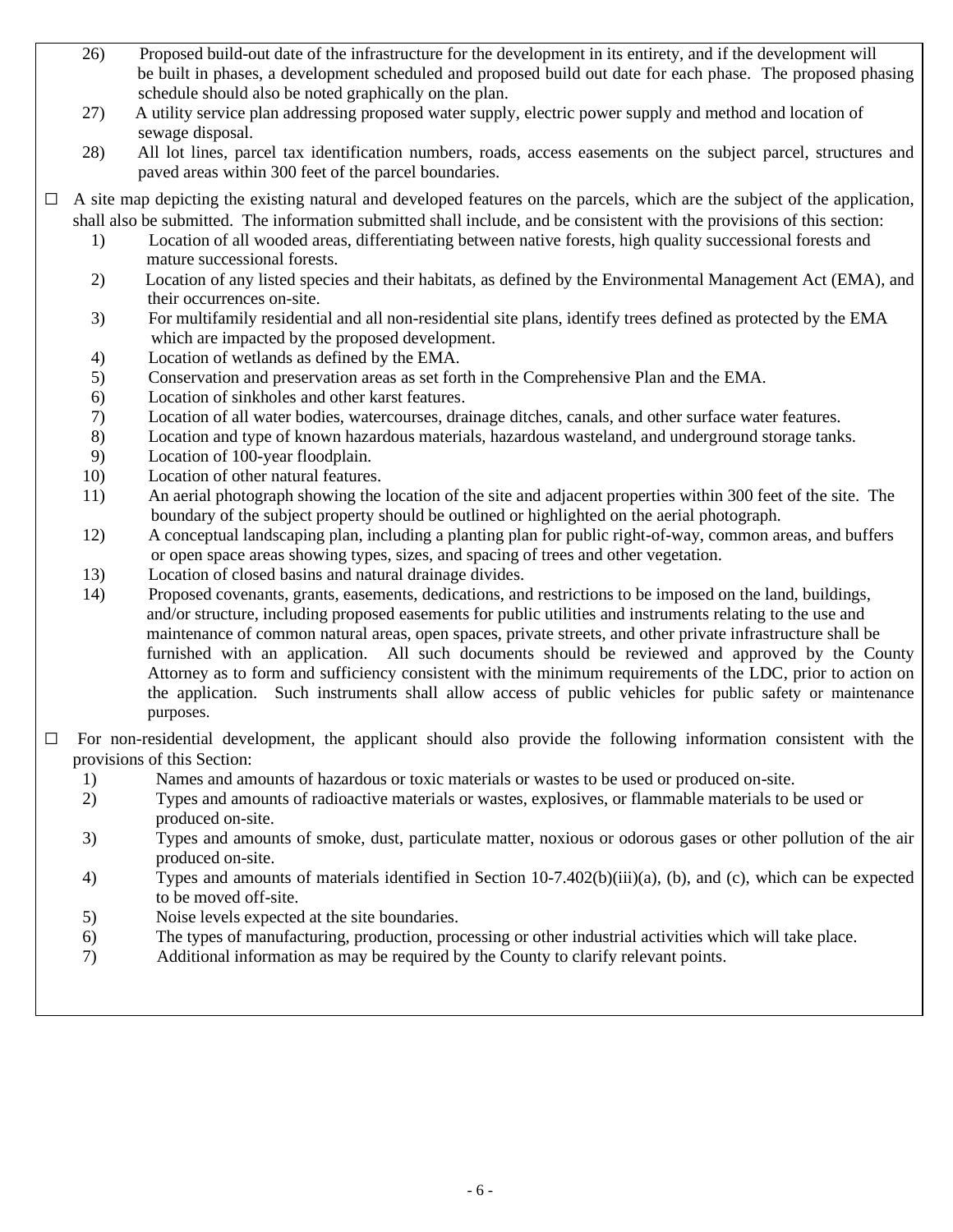# **8. CPA Site Plan Checklist:**

One (1) original set of plans (signed and sealed) are needed for agenda submittal in addition to the electronic plan uploaded to Project Dox, including:

- $\square$  Completed site and development plan application for the Application Review Meeting
- $\Box$  Affidavit of Ownership and Designation of Agent form
- □ Permitted Use Verification (PUV) determined 'Eligible' or 'Conditional'
- □ Completed application for Concurrency Management Determination
- $\Box$  Completed School Impact Analysis Form (for residential projects only)
- □ Approved Natural Features Inventory (NFI)
- $\square$  Environmental Impact Analysis (EIA) EIA application submittal required at the time of ARM submittal
- $\Box$  Site and development plans for review under the CPA track shall include the following:

 **(The specific submittal requirements outlined below may be waived by the County Administrator or designee if the applicant provides adequate documentation as to the inapplicability to the proposed development)**

- 1) Title block containing the following:
	- i. Name of proposed development.
	- ii. Date of preparation.
	- iii. Scale of the site and development plan, both written and graphic.
- 2) A signed and sealed boundary survey and legal description (by a professional surveyor licensed to practice in the State of Florida).
- 3) Tax identification number(s) for parcel(s) that are the subject of the application.
- 4) Total acreage of the parcel(s) that are subject of application.
- 5) A vicinity map with north arrow.
- 6) Names, addresses and telephone numbers of all owners of the parcel(s), developers, optionees and agents.
- 7) Location of proposed land uses, open space, conservation or preservation areas and all other natural features (as identified with the NFI).
- 8) Location and type of known hazardous materials, hazardous wasteland, and underground storage tanks.
- 9) An itemized list of proposed land uses.
- 10) The minimum and maximum number of allowable residential units (and calculated gross density) and/or nonresidential development intensity (as measured in gross building square footage).
- 11) Development and design standards including, but not limited to, lot dimensions and size, building setbacks, building heights, dimensions of internal streets, sidewalks and any other transportation facilities, and buffering
- 12) A circulation diagram or illustrative plan showing vehicular and pedestrian movements, including location and dimensions of access points, sidewalks, any special engineering features, and traffic control devices, if any
- 13) Proposed covenants, grants, easements, dedications, and restrictions to be imposed on the land, buildings, and/or structure, including proposed easements for public utilities and instruments relating to the use and maintenance of common natural areas, open spaces, private streets, and other private infrastructure shall be furnished with an application.
- 14) Proposed build-out date of the infrastructure for the development in its entirety, and if the development will be built in phases, a development scheduled and proposed build out date for each phase. The proposed phasing schedule should also be noted graphically on the plan.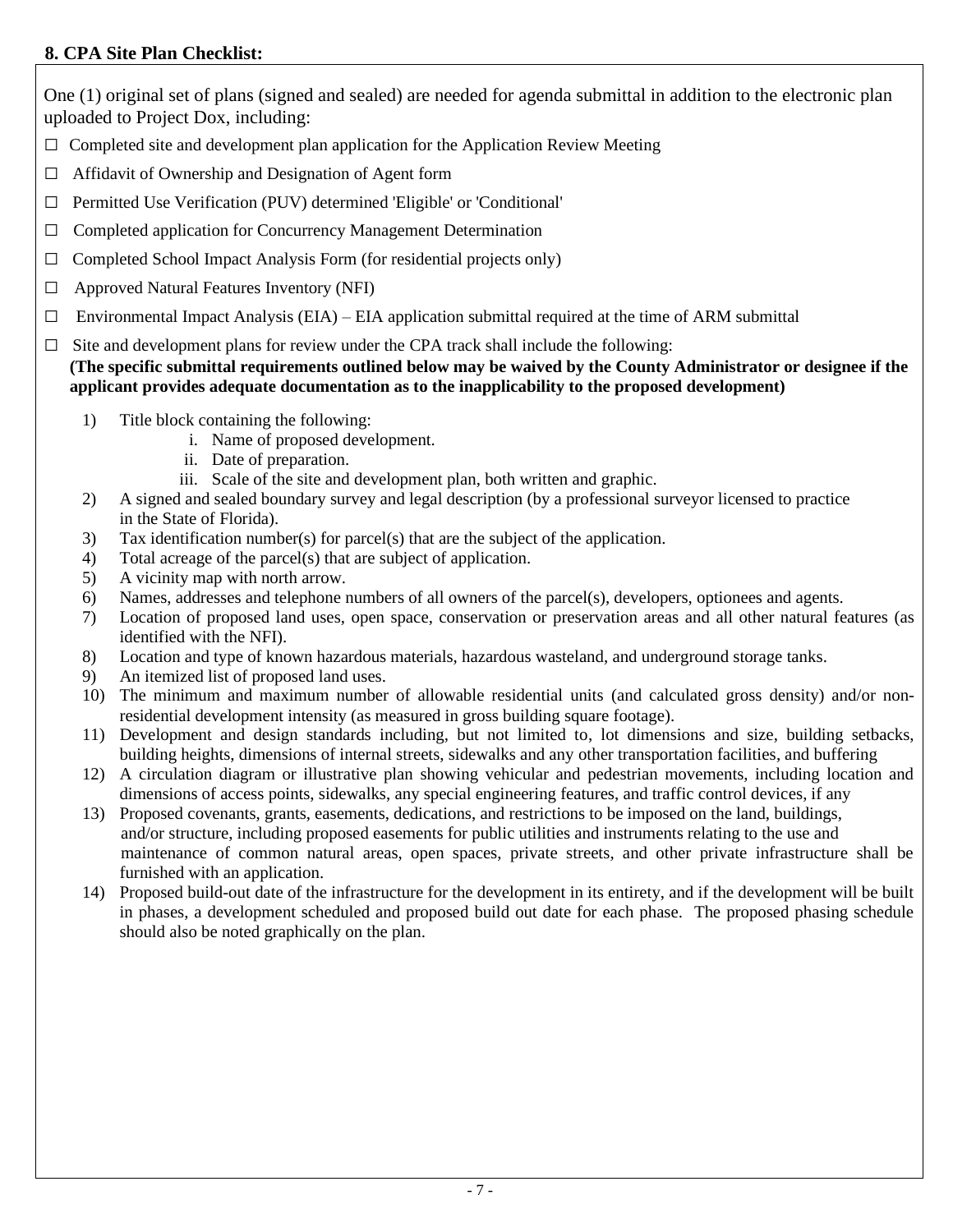# *PLAN SUBMITTALS*

Site and development plans for review under the CPA track should include, at minimum, a cover sheet with location map, boundary survey with existing conditions, an environmental conditions sheet, and a conceptual plan sheet that establishes the allowable uses and development intensity/density, vehicular and pedestrian circulation (including sidewalk locations), open space (parks, recreational areas, etc.), conservation areas, as well as any corresponding development and design standards for all lands included in the application.

Site and development plans for review under the FDPA track should include, at minimum, a cover sheet with location map, boundary survey with existing conditions with contours, grading plan with tree survey, site plan layout including paving and structures and preserves/conservation areas, a drainage and utilities sheet, tree removal plan, a landscape plan, and details sheet. Each sheet should include a tabular summary of the applicable development information as noted above. Other sheets may be required if requested by the reviewing agency. Site plan submittals must follow the deadlines set forth in the site plan submittal and meeting dates posted on the Department website.

**Digital Submittals:** Leon County accepts and reviews plan submittals electronically. Applicants may submit digital plans or electronic files in lieu of paper copies to the Department of Development Support and Environmental Management. Digital submittals shall contain all of the information included with this application and any supplemental information or approvals needed to schedule the application for review. Applications will not be scheduled for review until such time all applicable review fees have been collected. Digital submittals must follow the deadlines set forth in the site plan submittal and meeting dates posted on the Department website. Documents will only be accepted in Adobe .pdf format. Digital submittals should be coordinated with the administrative representative that handles site plan submittals. For additional information, please contact Development Services at 850-606-1300.

 $\Box$  Please be advised that, according to Florida Statute 197.192, all property taxes shall be paid prior to the final approval and recording by the Clerk of Court in the public records of the County any proposed subdivision of land, or declaration of condominium of land. Therefore, tax receipts or other documentation from the Leon County Tax Collector's Office must be provided with this submittal to demonstrate compliance with Florida Statute 197.192. Should you have any questions regarding compliance with this Statute, contact the Leon County Tax Collector's Office at (850) 488-4735.

# □ Application fees:

# Type A:

Non-residential - \$2,436 plus \$.85 per square foot of building area (\$6,000 max.), plus \$950 direct notice fee Residential - \$4,476 plus \$96 per dwelling unit (\$6,000 max.), plus \$950 direct notice fee

# Type B:

Non-residential - \$3,828 plus \$.56 per square foot of building area (\$12,000 max.), plus \$1,690 direct notice fee Residential - \$6,024 plus \$78 per dwelling unit (\$12,000 max.), plus \$1,690 direct notice fee

# Type C:

Non-residential - \$3,756 plus \$.55 per square foot of building area (\$12,000 max.), plus \$2,640 direct notice fee Residential - \$4,500 plus \$48 per unit (\$12,000 max.), plus \$2,640 direct notice fee

# Type D:

Residential or Non-residential - \$3,000 plus \$2 per dwelling unit or \$12 per acre, plus \$2,640 direct notice fee Density or Concept Plan Revisions - \$4,800 (plus \$2,640 direct notice fee) Other Minor Revisions - \$1,500

*See Natural Features Inventory and Concurrency Applications for their respective fees.*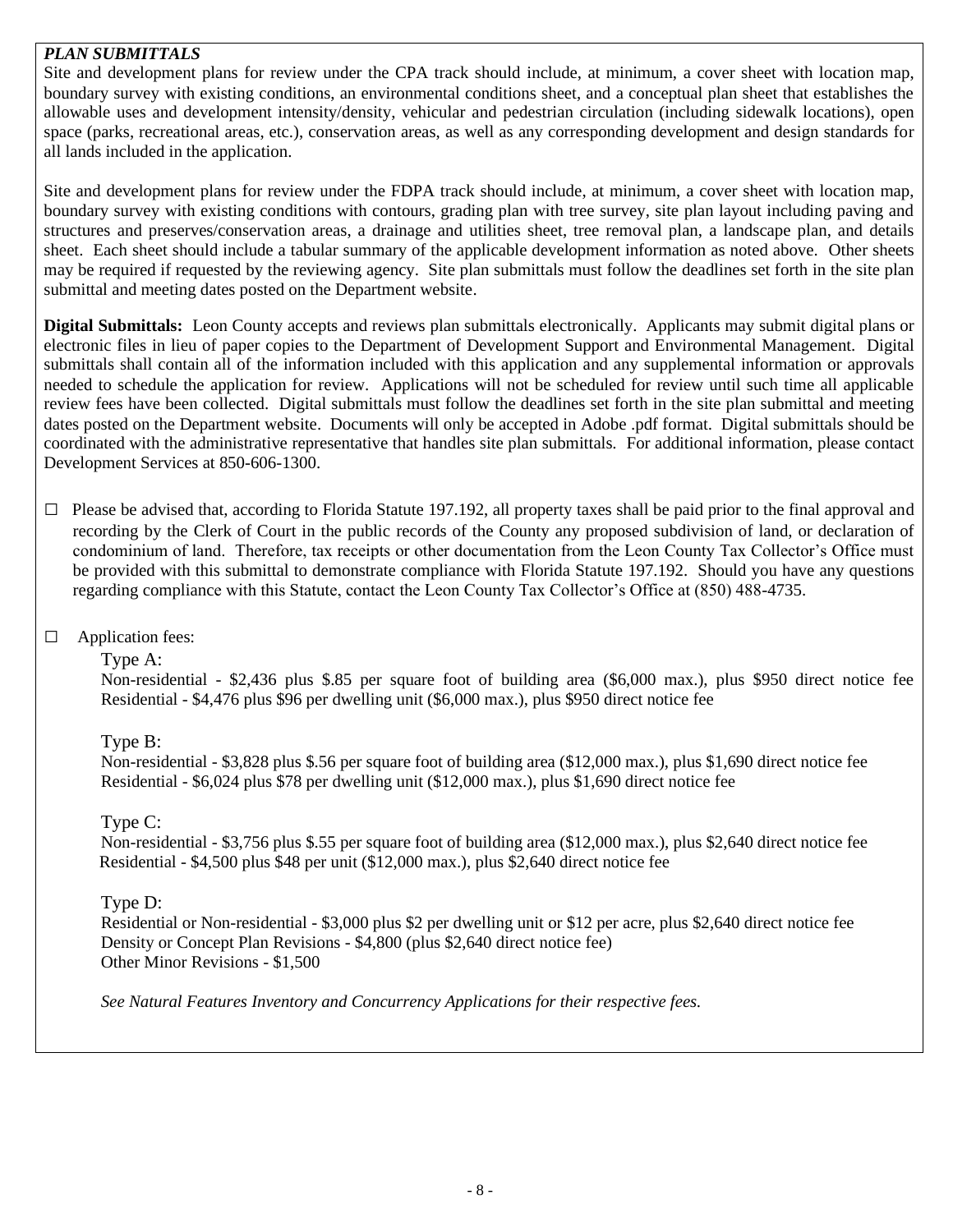

**SIGN POSTING**

**SPECIFICATIONS**



**Department of Development Support & Environmental Management** 435 North Macomb St., 2nd Floor Tallahassee, Florida 32301 Phone: (850) 606-1300 [www.leonpermits.org](http://www.leonpermits.org/)

Property that is subject to site and development review shall meet the sign posting specifications outlined below.

# **SIGN PRODUCTION**:

- Shall be made from corrugated plastic or a similar durable and weatherproof material
- Shall measure a minimum of 28 x 22 inches
- Background of the sign shall be colored according to the type of review, as follows:
	- o Pre-Application for Type D Site and Development Plans (Orange; RGB 25-153-51)
		- o Application Review Meeting (Yellow; RGB 255-255-102)
		- o Development Review Committee Meeting (Blue; RGB 0-204-255)
- Lettering shall be black and match the exact textual content and layout of the Sign Posting Template given to you during the completeness check of the project

# **BULK SIGN PRODUCTION:**

A blank Sign Posting Template shall be used when producing signs in bulk to ensure textual content and layout is consistent for all signs. Project information for signs shall be clearly written in bold black lettering with a permanent marker or vinyl lettering. Please contact Ariel Robinson at 850-606-1300 to obtain a blank Sign Posting Template.

# **SIGN PLACEMENT ON PROPERTY:**

Signs shall be prominently placed in an area that is clearly visible and is centrally located along each street frontage immediately adjacent to the subject property. Properties with frontage on multiple streets, such as double frontage or corner properties, shall have a sign posted on each street frontage. No sign shall be posted in the right-of-way. It shall be the responsibility of the applicant to ensure that the sign(s) remain visibly posted until all applicable approvals for the project are obtained.

# **SIGN POSTING AFFIDAVIT:**

A signed and notarized Sign Posting Affidavit shall be uploaded, with attached photographs, to the project's associated ProjectDox file within 7 calendar days of an application being submitted for review.

# **REMOVAL OF SIGN:**

It shall be the responsibility of the applicant to remove all signs from the site no later than 10 days after all applicable approvals have been obtained.